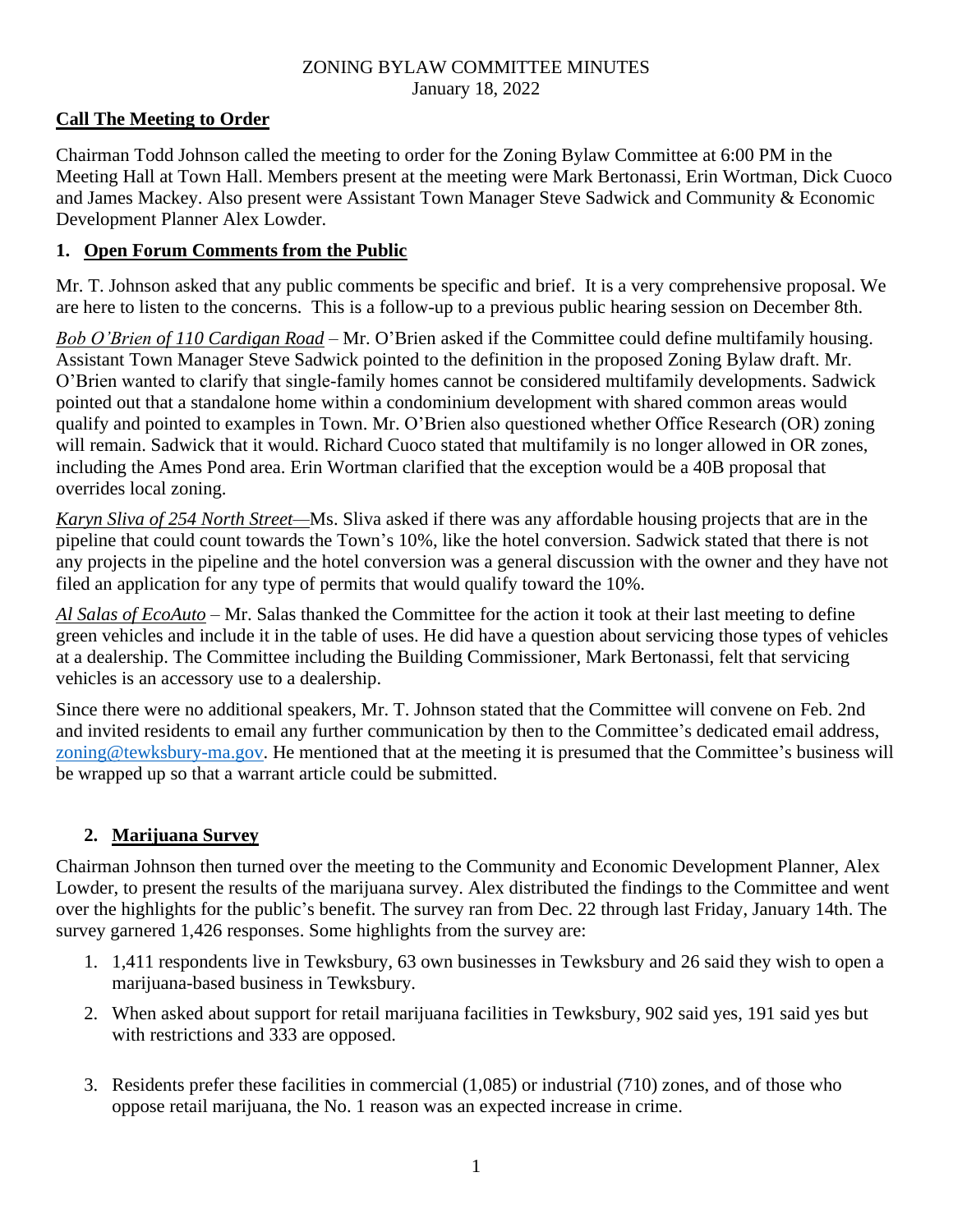## ZONING BYLAW COMMITTEE MINUTES

January 18, 2022

4. And older residents are nearly as supportive as their younger neighbors.

Ms. Lowder went on to state that the data was broken down by age brackets and each of those brackets responded favorably either with restrictions or by right. The results will be posted on the Committee's webpage.

Mr. O'Brien asked how if there is a restriction on the number of businesses, who does the licensing, what is the State approval process and what is the distance required in the State regulations. Sadwick replied that communities can determine how the facilities are licensed, the number can be capped based on liquor licenses, and that he did not have the answers in front of him regarding the state approval process or distances under the State regulations. T. Johnson thanked Mr. O'Brien for comments and stated that the Zoning Bylaw Committee is only handling the zoning side of it and the regulatory issues will be addressed elsewhere.

Ms. Sliva believes that the Town has lost opportunities to collect revenue. If we don't have to wait, it should be brought forward in May.

T. Johnson thanked Ms. Lowder for the information presented. He also mentioned that residents have until February  $2<sup>nd</sup>$  to provide any additional information to the Committee on this topic.

## **3. Zoning Map Discussion**

Mr. Johnson turned over the discussion to S. Sadwick to go over the zoning map. He started the presentation with the four guiding principles that the Committee undertook during its review:

- 1. Eliminate split-zoned lots.
- 2. Align Main St. districts with the master plan.
- 3. Eliminate MN (Municipal District) zoning.
- 4. Reduce the number of overlay districts.

The new bylaw breaks down the single Commercial on Rt. 38 into 4 separate districts that would be distinctive to certain sections of Main Street. The master plan from 2004 and later updated in 2014 pointed to the different characteristics of different sections of Rt. 38 and recommended the zoning changes. The use of having overlay districts along Rt. 38 was an attempt to try and bring the zoning closer to what the master plan had called for but over time it created confusion as to what was allowed on Main St. This zoning bylaw would reduce the confusion and put into place different zoning districts to match the different characteristics. The committee is also in favor of eliminating the municipal district and trying to integrate those lots back into the zoning of the surrounding neighborhoods.

He also went through the areas of River Road and Andover Street; Rt. 38 from the Lowell Line to Capitol Ave; the Great Swamp; North and Andover Street; Livingston/Chandler & Livingston/ Pinnacle and Livingston/Main Street to demonstrate the changes that were occurring. He encouraged the public to look at the map on-line.

Bob O'Brien asked how much is being converted from heavy industrial to mixed use because mixed use would allow for residential to be included. Is this an effort to reduce commercial interests? He stated that the Trull/ Old Main Street area is close to 495 and would be a big benefit for commercial/ industrial even distribution use. Mr. Cuoco explained that the intent was to take out HI where there are already existing homes. Many of those homeowners have to go to the ZBA because of their not being properly zoned. Mr. O'Brien asked if Bella Woods was allowed in an industrial area by the ZBA. Sadwick responded no that it was a Town Meeting authorized change in zoning that occurred approximately 8 years ago. Mr. Johnson stated that with the reduction in the overlays the Committee was trying to reflect what exists today. Make the picture reflect real life.